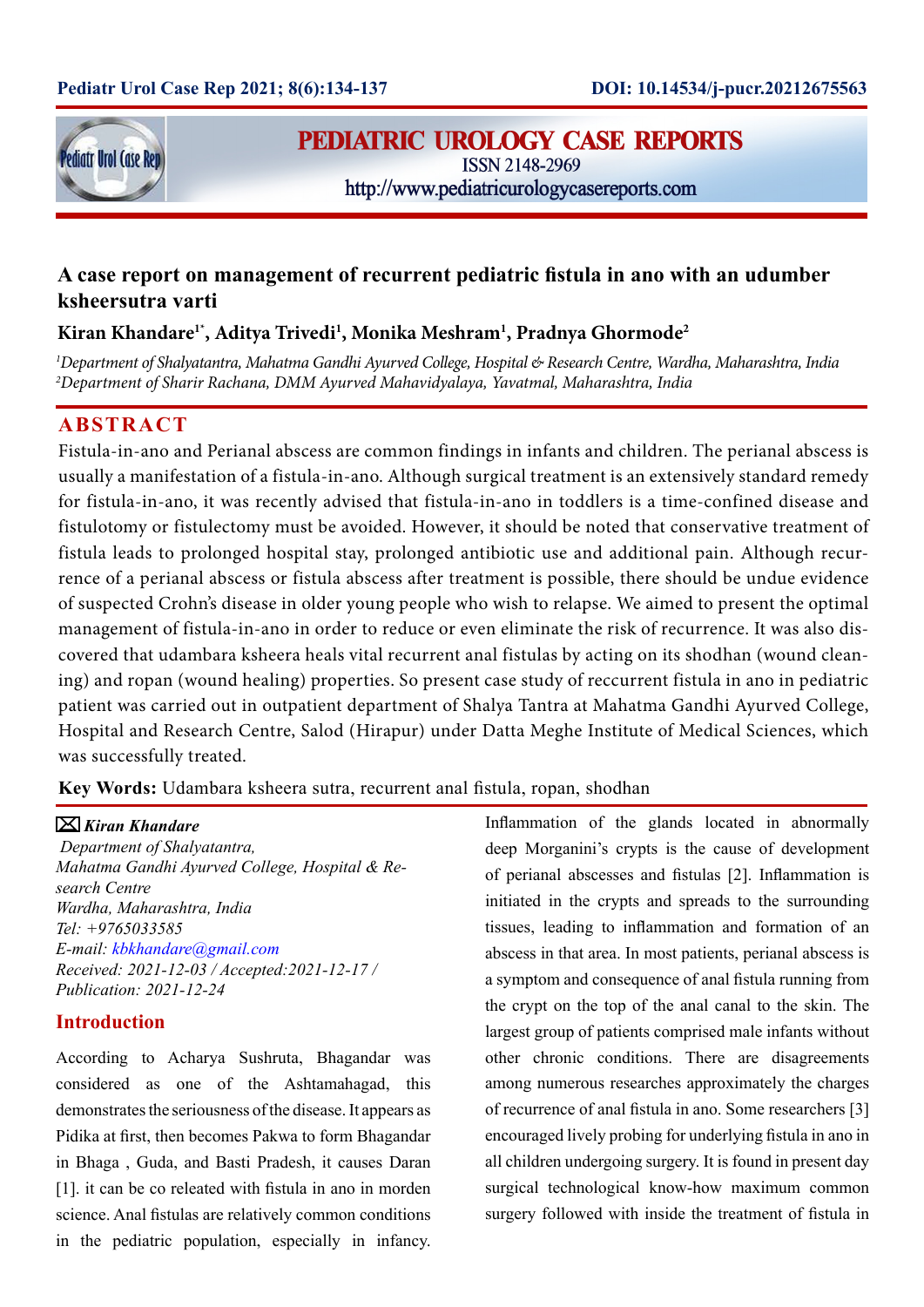ano are fistulectomy, fistulotomy, flap advancement, LIFT, glue, and seton. These surgical control includes numerous complications like frequent harm to the anal sphincters muscles, faecal soiling, rectal prolapse, anal stenosis, not on time wound healing, or even after entire excision of tract there are possibilities of recurrence [4]. In earlier studies it is reported that the latex expressed from certain plants can be very well used to prepare the ksheer sutra which is having very good effect in fistula-in ano [5] by reducing the pain with the usual advantages of kshara sutra, Lack of consensus in the treatment of this disease makes choosing treatment difficult and in infants it is very difficult to manage the pain, inflammation, infection therefore in this present study udumber ksheersutra varti is used in this case of recurrence fistula in ano.

### **Case report**

A six month old male infant was brought to Shalyatantra Out-patient Department (OPD) with complaints of pus and sometimes bloody discharge from the boil present at perianal region. His mother narrated complaints that baby cries very loudly for a long period of time after defecation. After a day or two, boil disappeared without any treatment and again the same boil appeared with discharge. Mother got sentimental while giving history of previous operation of her four months baby for same complaints and she provided documents of previous operation done in a private hospital. As per the documentary evidence, at the age of 4 months before surgery high resolution USG local region shows-in perianal region at 3 o'clock position s/o small perianal abscess opening in anal canal by fistulous tract of length about 16.5 mm long running upwards, inwards and medially and opening in anal canal about 6.3 mm above the anal verge.

Other document provided shows that fistulectomy was done under general anaesthesia with satisfactory post operation recovery and specimen send for histopathology.

Histopathology report revels received multiple, irregular, very scant, white yellow tissue piece aggregating less than  $0.2 \times 0.2$  cm. Section from soft tissue biopsy shows histopathological features consistent with fistula in ano and in view of clinical details.

 On examination, vitals and systemic examination was normal. Local examination shows redness and boil with pus discharge oozing from external opening present in left gluteal region at 3 o' clock position approximately 4–6 cm from anal verge. On palpation revealed tenderness and raised local temperature and induration is present communicating to anal canal and show fluctuation test negative. On digital examination with little finger, sphincter tone appears normal, there was no internal opening felt or active bleeding seen during examination. After clinical examination this case was diagnosed as recurrence case of fistula in ano after fistulectomy surgery.

#### **Treatment given**

Mother of this infant is not willing for any surgical procedure therefore we planned for some parasurgical or conservative treatment in this case. Application of ksharsutra in the fistula tract is not possible without anaesthesia therefore the application of udumber ksheersutra varti was planned for the treatment of this recurred fistula. After completing all legal formalities and following protocol of hospital, written consent was taken from parent. The application of udumber ksheersutra varti is done after all aseptic precautions without anaesthesia as this is a simple parasurgical procedure mentioned in Ayurveda.

In lithotomy position a ksheersutravarti was inserted from the external opening of the fistula and dressing done with sterile dry gauze and then this varti was allowed to remain in the tract for at least 10 to 12 hours. After 12 hrs external opening was clean with antiseptic solution and left opened. Parents of patient were advised to visit hospital after the appearance of boil and then same procedure was carried out.

After six udumber ksheersutra varti procedures in a period of 27 days, patient recovered completely and there no sign of fistula was noted after the treatment. No other medicine was prescribed in this case except the regular mother breast feeding. Fistula tract was completely healed without any discharge (Fig 1 and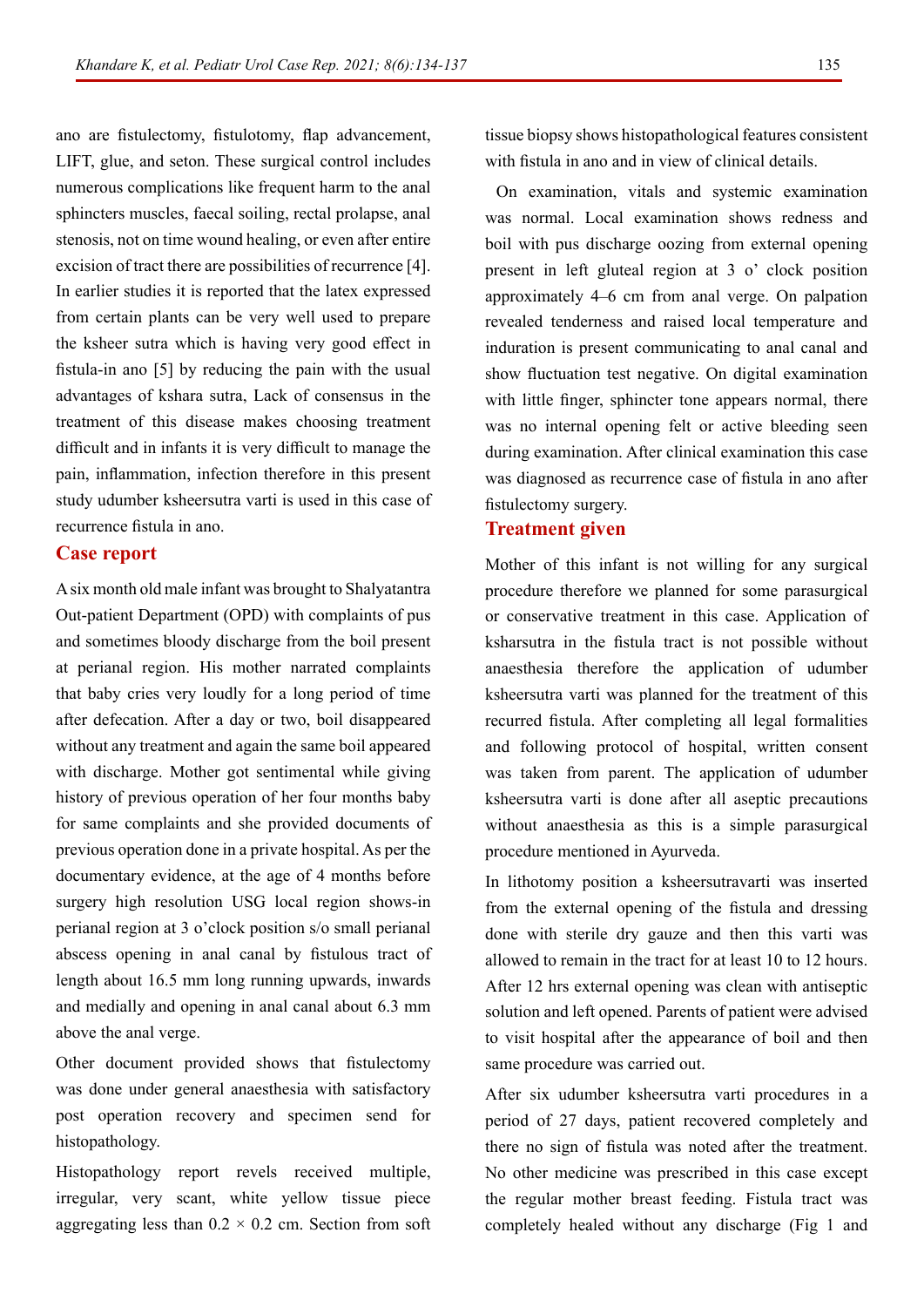2), later the patient was followed up for a period of 6 months and no recurrence of symptoms was observed.



**Fig. 1.** Presence of boil.



**Results and Discussion Fig. 2.** Complete healing of fistula.

The glands of hermann and desfosses, which are located within the thickness of the anal canal, open into the canal at the dentate line. Infection of these anal glands leads to the formation of abscesses and/ or fistulas. If these manifests as an abscess, emergency drainage of the infected cavity is required [6]. Anal sepsis in children ranges from perianal abscess to fistula. It is mainly determined in children under 2 years of age. Most are running conservatively. In contrast, anal sepsis in older children is clearly similar to that in adults, and is mainly treated with surgery. Fistulas can be treated with fistula incision or fistula resection, both of which are related to the reasonable possibility of fistula recurrence [7]. The plan of care proceeded with Udumber ksheer varti and sitz bath which helps

in maintaining the hygiene of perineal and peri-anal area and reducing the inflammation, pain and relaxed the spasm of sphincter muscles [8]. Udumber ksheer has activities including wound healing, antidiabetic, antibacterial, anti-inflammatory, hepatoprotective, and antimicrobial activities [9]. Udumber ksheer is having shodhana and ropana properties. When applied topically, Shodan medicine can reduce pain, discharge and swelling of surrounding tissues [10]. These drugs initially act as cleansers, removing exfoliated and necrotic materials from the wound, and ultimately promote clean and clear healing. They reduce wound contamination by bactericidal action on drug-impregnated shodhana dressings, and provide a moist environment to supplement epithelial formation and prevent exfoliation, which is beneficial to inflamed wounds with resistant bacteria. After 3 sitting of application wound was found healthier and reduced the pain and discomfort [11]. Related studies from modern medicine were reviewed [12-17].

### *Conclusion*

This case report is an attempt to show the effectiveness of udumber ksheersutra varti in management of recurrent fistula-in-ano in pediatric patient. The patient has been effectively treated without the need for any surgical intervention. The condition and progress of the patient have been properly documented photographically. Reduce pus, healthy granulation tissue and fully healed cavity. Udumber ksheer varti has the properties of Shodhana and Ropana, as well as an antibacterial effect that promotes blood vessel formation and cavity healing. Following the treatment there was no recurrence of abscess formation and no formation of fistula. So Udumber ksheersutra varti can be used in perianal abscess as local application and is very cost effective also.

### *References*

- [1]Sushrut Samhita, Ayurved tatva sandipika with hindivyakhya. Edition 2012; Sutrasthana 33/4.
- [2]Shafer AD, McGlone TP, Flanagan RA. [Abnormal](https://www.sciencedirect.com/science/article/abs/pii/S0022346887803275?via%3Dihub)  [crypts of morgagni: The cause of perianal abscess](https://www.sciencedirect.com/science/article/abs/pii/S0022346887803275?via%3Dihub)  [and fistula-in-ano.](https://www.sciencedirect.com/science/article/abs/pii/S0022346887803275?via%3Dihub) J Ped Surg. 1987; 22:203-4.